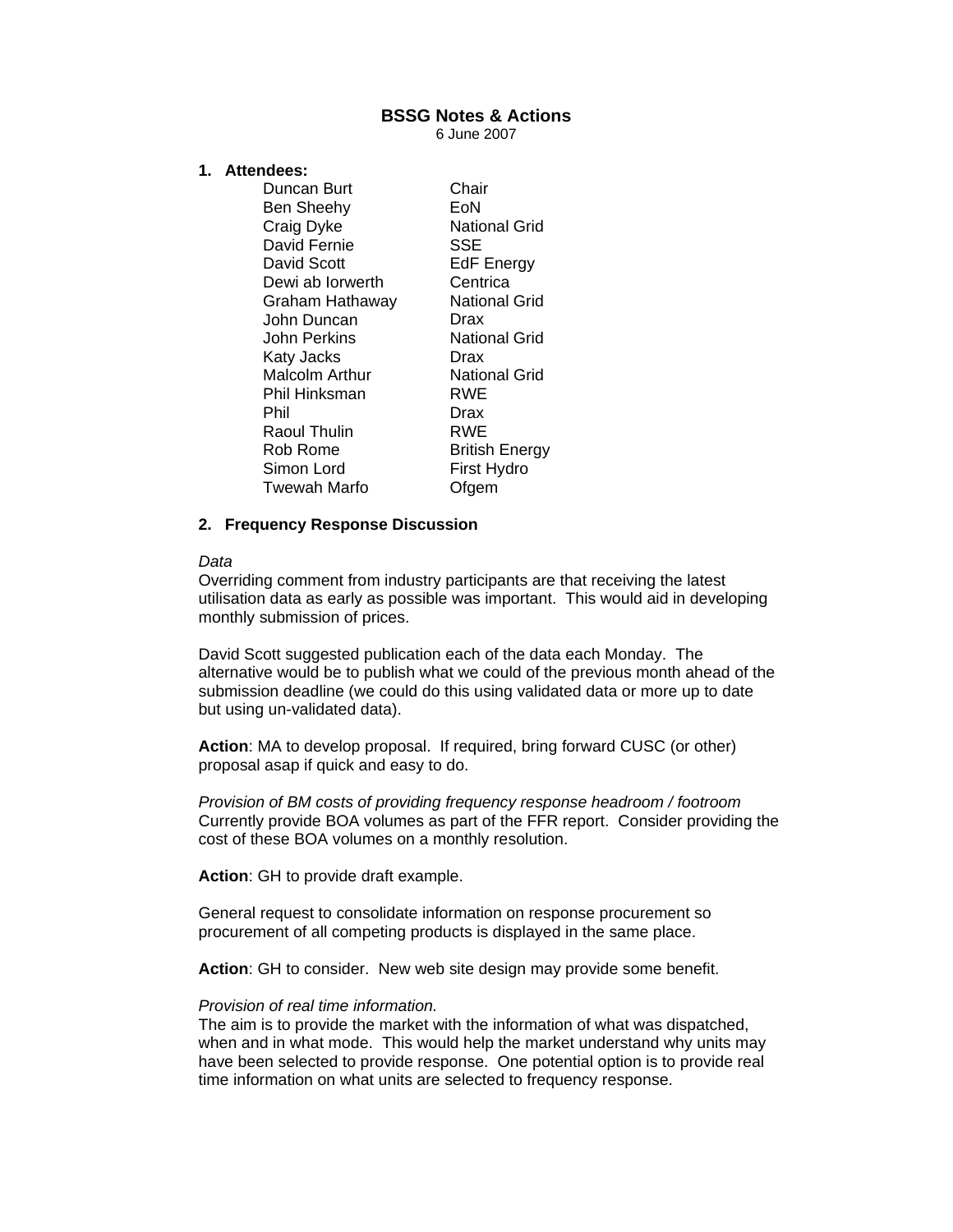**Action**: MA to look at the potential cost of supplying information using past examples. Consider providing a 'market info' type report on the BMRS.

## *Increase in frequency of price submission and submitting prices for different periods*

Due to legacy IS systems used by National Grid to dispatch response, there is a limitation on the number of price changes that can be used by the current system.

General view from the group was that due to the complexity in changing the current tools there was more benefit in providing increased transparency of information.

However, National Grid should consider improving the current tool to facilitate the increased of price submissions.

**Action**: GH to consider what can currently be accommodated.

### Energy Deliver Payments

One reason used by Ofgem when agreeing CAP107 alternative was that it was quick to implement. The proposed ideal solution would have taken considerably longer to implement and therefore a compromise solution was implemented. It may be timely to revisit the 'ideal' solution and determine if and when it could be implemented.

**Action**: GH and MA to consider what can be achieved.

#### *Non-delivery*

Although the rough estimates of the size of the problem (£2 million per annum) were considered a reasonably large figure, the complexities of developing a robust and mechanism to enforce and penalise poor performance was considered to great for the size of the problem.

Any attempt to enforce performance would need an improvement in the modelling of the delivery of the service under normal dynamic conditions (i.e. the current response matrix doesn't represent the second by second output very well) and incident based analysis was not considered adequate.

One method that was suggested to help participants better understand our dispatch decisions was to publish a list of units on 'warnings', self-excluded units and units that are excluded/derogated. This would help participants better understand our dispatch decisions – and may also help name/shame particular units.

Provide a similar SIR process for response poor performance.

**Action**: MA / JP to look into progressing.

The new method of enforcing the Grid Code requirements implemented earlier this year should be bedded in to see if it has an impact prior to any detailed discussion on potential penalties.

**Action**: MA to monitor ongoing issue with non-delivery.

*Separation of procurement of LF and HF products*  Two methods of pursuing the separate procurement of low and high frequency products were discussed. One method favoured by some attendees was to use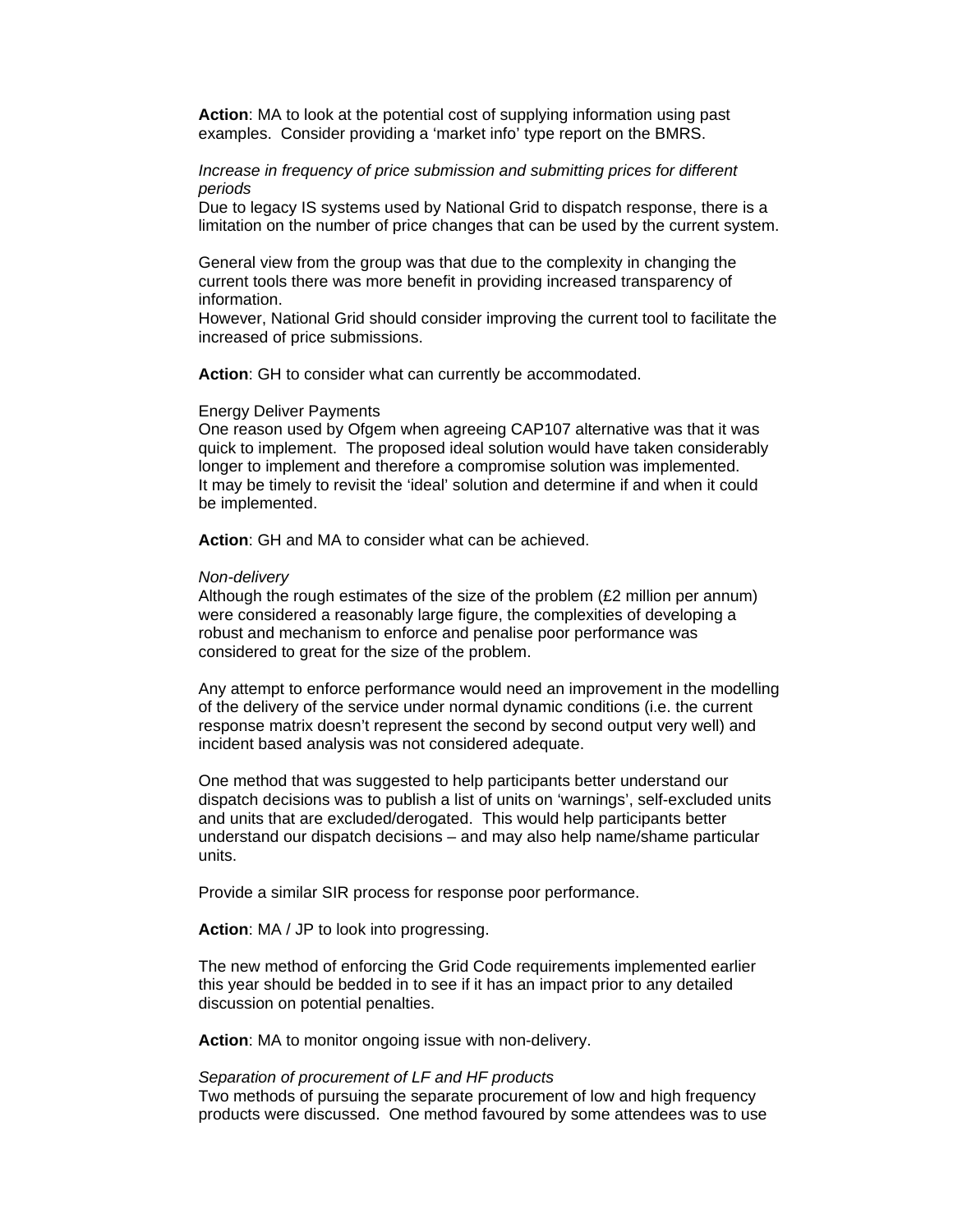the FFR process to publicise and procure separate services. This would not require a change to the CUSC.

The other method favoured by the group was to update the CUSC to include the separation of the low and high products. This would also require a change to the bi-lateral contracts. There may also be issues with the National Grid's IS tools that would need to be resolved prior to implementation.

**Action**: MA / GH to look at the how much HF is currently 'over procured' due to the current arrangements.

**Action**: GH to look at the current IS system to indicate what changes may be required.

**Action**: JP to consider updating the FFR tender info to focus more on procuring separate low and high products through the tender.

# *3.* **Reactive** *Reactive*

Craig Dyke gave a reactive presentation at the Ops Forum partly initiated by an action from the previous BSSG meeting. This addressed a number of the questions raised at the first meeting.

### *Tender process*

Main point from the group was that the current tender process is complicated. A more streamlined process may encourage more participation.

Consider improving the price indexation in the tender process.

### *Framework Agreement*

Current arrangement allows generator to withdraw tender / not sign agreement if capability changes or default price rises. A default framework agreement would remove this feature. Result would be a reduction in the overall timescales. However, there would be a perceived increased risk to the company tendering.

One suggested solution is to allow default prices to change. This would allow the accepted tenderer to alter submitted prices to reduce lost opportunity risk. However, the same rule would have to apply to those tenders who were rejected as effectively the tender process has been restarted.

#### *Timescales*

There were two main issues with the current contract timescales. The current contract start dates are in April & October. As these are usually times of changing power prices and uncertainty, could these dates be changed?

Also some attendees thought that a minimum 12 month contract was too long due to uncertainty over that period over future energy prices that directly impact upon the default price.

One alternative is to have a monthly tender process.

**Action:** CD to consider monthly tender process **Action**: CD to consider improving indexation in the tender process **Action**: CD to look at the assessment process to see if there is anything that can be sped up.